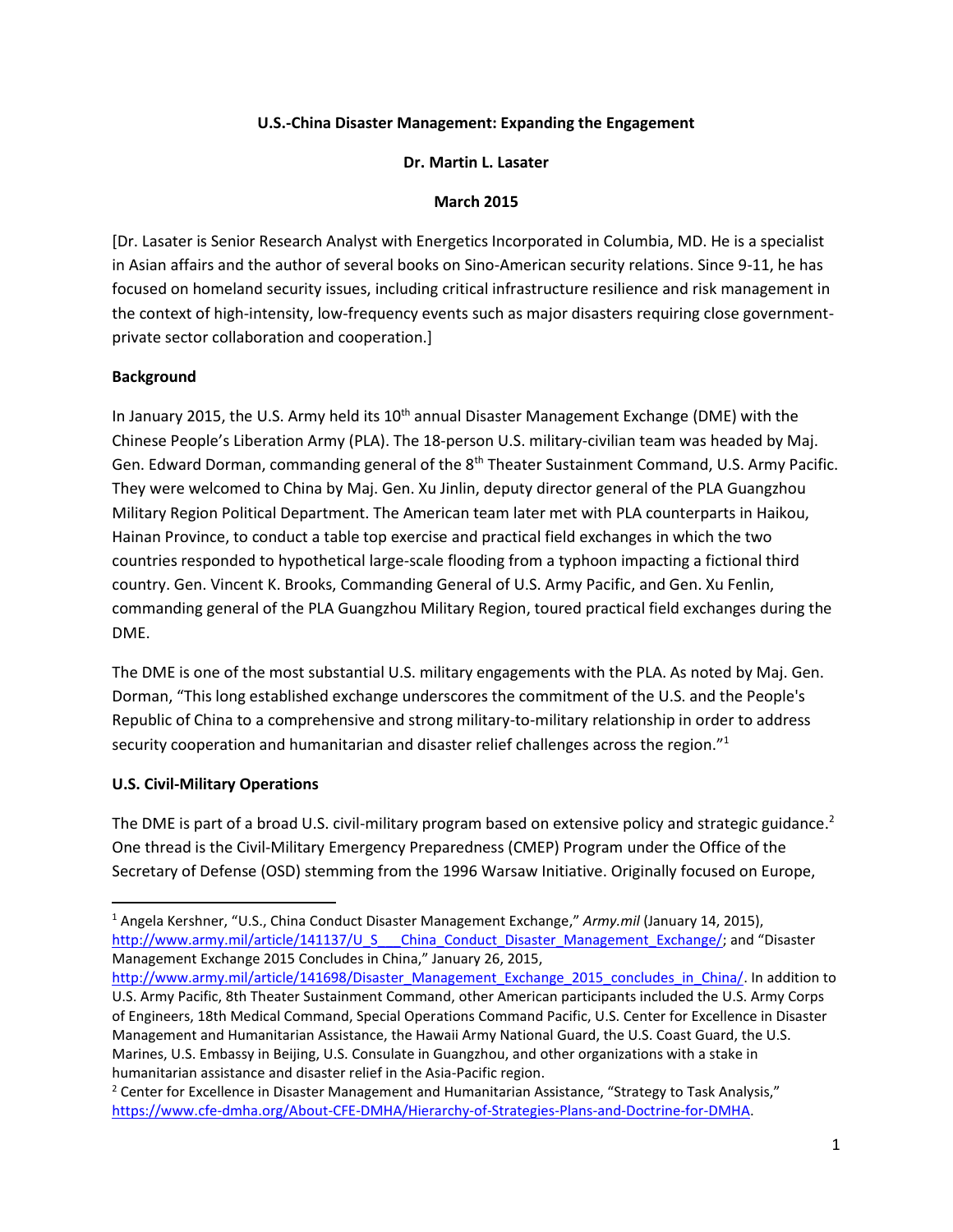the Warsaw Initiative was collaboratively managed by the Departments of Defense (DoD) and State to advance closer relations and military interoperability between NATO and countries committed to democratic principles.<sup>3</sup> In recent years, OSD has wanted to expand the CMEP program worldwide.

The other thread is the Center for Excellence in Disaster Management and Humanitarian Assistance (CFE-DMHA). Congress established the Center in 1994 to enhance civil-military coordination in international disaster management response efforts and to advance DoD DMHA capacity. In 2001, the Center became a reporting unit under the U.S. Pacific Command (USPACOM), receiving direction and guidance from the Assistant Secretary of Defense for Special Operations/Low-Intensity Conflict. In Fiscal Year 2015, the CFE-DMHA was to assume leadership and management over the CMEP, so that both threads of the U.S. international civil-military mission could be brought together. The Center currently is directed by Joseph D. Martin and is headquartered at Joint Base Pearl Harbor-Hickam in Hawaii.<sup>4</sup>

Although a small unit, CFE-DMHA serves an important role as USPACOM's coordinating authority for pre-crisis DMHA engagements and activities in the Asia-Pacific region. It also serves as DoD's focal point for DMHA best practices, information sharing, and coordination for the building of capacity for disaster management including mitigation, preparedness, and response. The Center leverages its programs through a large number of partnerships with U.S. government entities, regional governmental organizations, academic institutions, and other Asia-Pacific stakeholders.<sup>5</sup> As CFE-DMHA assumes leadership of the CMEP program in FY 2015, there is an opportunity to expand the Center's outreach.

#### **USPACOM – PLA Coordination on DMHA**

 $\overline{\phantom{a}}$ 

One possible area of CFE-DMHA outreach would be for greater coordination with the PLA and other Chinese civil-military organizations involved with disaster management and response activities. China has a huge stake in DMHA, both domestically and regionally. The PLA has received wide international acclaim for its disaster relief efforts within China.<sup>6</sup> The PLA's involvement in foreign disaster relief efforts is still evolving. As explained by one scholar: $<sup>7</sup>$ </sup>

In a 2013 white paper on China's armed forces, the State Council listed military operations other than war (MOOTW) as the PLA's third priority, after "safeguarding national sovereignty, security

<sup>&</sup>lt;sup>3</sup> U.S. Department of Defense, Office of the Inspector General, "DoD Execution of the Warsaw Initiative Program -Report No. D-2005-085," July 1, 2005, [http://www.dodig.mil/audit/reports/FY05/05-085.pdf.](http://www.dodig.mil/audit/reports/FY05/05-085.pdf) 

<sup>&</sup>lt;sup>4</sup> See the CFE-DMHA homepage, [https://www.cfe-dmha.org/.](https://www.cfe-dmha.org/) The Center provides a wealth of information about DMHA activities in the USPACOM area of responsibility. Partners with the Center include the Asia-Pacific Center for Security Studies, Australian Civil-Military Centre, Defense Threat Reduction Agency, Harvard Humanitarian Initiative, InterAction, International Committee of the Red Cross, International Medical Corps, Marine Forces Pacific, National Disaster Preparedness Training Center, Naval Postgraduate School, Pacific Disaster Center, RedR Australia, UN Office for the Coordination of Humanitarian Affairs, U.S. Agency for International Development, University of Hawai'i Office of Public Health Studies, and World Food Programme.

<sup>5</sup> CFE-DMHA, *Strategy FY14-18* (Hawaii: Joint Base Pearl Harbor-Hickam, 27 January 2014)[, https://www.cfe](https://www.cfe-dmha.org/LinkClick.aspx?fileticket=Y_TPmmK5_b8%3d&portalid=0)[dmha.org/LinkClick.aspx?fileticket=Y\\_TPmmK5\\_b8%3d&portalid=0.](https://www.cfe-dmha.org/LinkClick.aspx?fileticket=Y_TPmmK5_b8%3d&portalid=0)

<sup>6</sup> For example, James Mulvenon, "The Chinese Military's Earthquake Response Leadership Team," *China Leadership Monitor* 25 (June 27, 2008)[, http://www.hoover.org/sites/default/files/uploads/documents/CLM25JM.pdf.](http://www.hoover.org/sites/default/files/uploads/documents/CLM25JM.pdf)

<sup>7</sup> Shannon Tiezzi, "The Softer Side of China's Military," *The Diplomat* (August 8, 2014).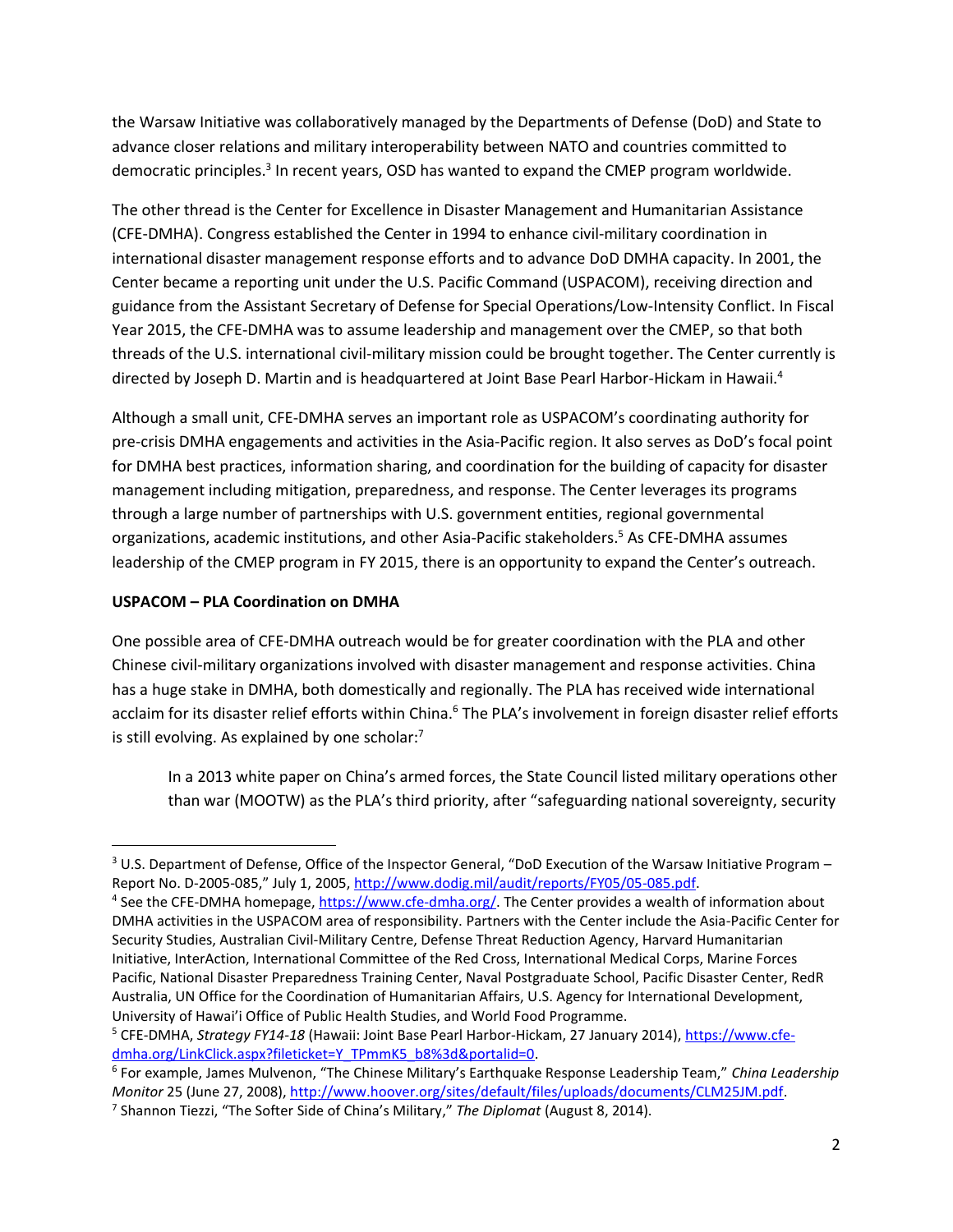and territorial integrity" and "aiming to win local wars"… [A]ccording to the 2013 white paper, China has participated in eight international rescue missions since 2001, and 36 humanitarian assistance missions since 2002. That includes PLA responses to the 2010 earthquake in Haiti, the 2011 earthquake and tsunami in Japan, and 2011 floods in both Thailand and Pakistan.

China's collaboration with the United States in international DMHA planning activities has been limited to date. The Army's DME program has been described above, and in November 2013 the PLA participated in its first joint military exercise with the United States and several other nations to better coordinate relief efforts in the event of a typhoon in the Asia-Pacific region. <sup>8</sup> There are several reasons why more should be done to include the PLA and other Chinese stakeholders in regional disaster planning.

- 1. The cooperation would strengthen Sino-American relations in general.
- 2. The Asia-Pacific region as a whole would benefit.
- 3. The PLA has significant experience in disaster management that would provide important lessons learned for all DMHA stakeholders.

This possible area of greater U.S.-China cooperation should be seen in the broader context of Sino-American relations, where both opportunities as well as challenges seem to abound.

# **The State of Sino-American Relations**

At the present time, U.S.-China relations are characterized by both extensive engagements and strategic competition.

Areas of Engagement. The Chinese note they are engaged with the United States through more than 90 bilateral mechanisms. A few of these are:<sup>9</sup>

- Annual Strategic and Economic Dialogue
- U.S.-China Human Rights Dialogue
- Strategic Security Dialogue
- U.S-China Consultation on People-to-People Exchange
- Joint Commission on Commerce and Trade
- Ten-Year Framework on Energy and Environmental Cooperation
- Joint Committee on Environmental Cooperation
- U.S.-China Governors Forum

 $\overline{a}$ 

**•** Initiative on City-Level Economic Cooperation

<sup>&</sup>lt;sup>8</sup> Stephanie Gaskell, "Chinese Military Mimics U.S., Looks to Disaster Relief to Change Perceptions," *DefenseOne.com* (November 18, 2013), [http://www.defenseone.com/politics/2013/11/chinese-military-mimics](http://www.defenseone.com/politics/2013/11/chinese-military-mimics-us-looks-disaster-relief-change-perceptions/74054/)[us-looks-disaster-relief-change-perceptions/74054/](http://www.defenseone.com/politics/2013/11/chinese-military-mimics-us-looks-disaster-relief-change-perceptions/74054/)

<sup>&</sup>lt;sup>9</sup> Yang Jiechi's Remarks on the Results of the Presidential Meeting between Xi Jinping and Obama at the Annenberg Estate, press release of June 9, 2012, as cited by Susan V. Lawrence, *U.S.-China Relations: An Overview of Policy Issues* (Washington, DC: Congressional Research Service, 2013): 10-11.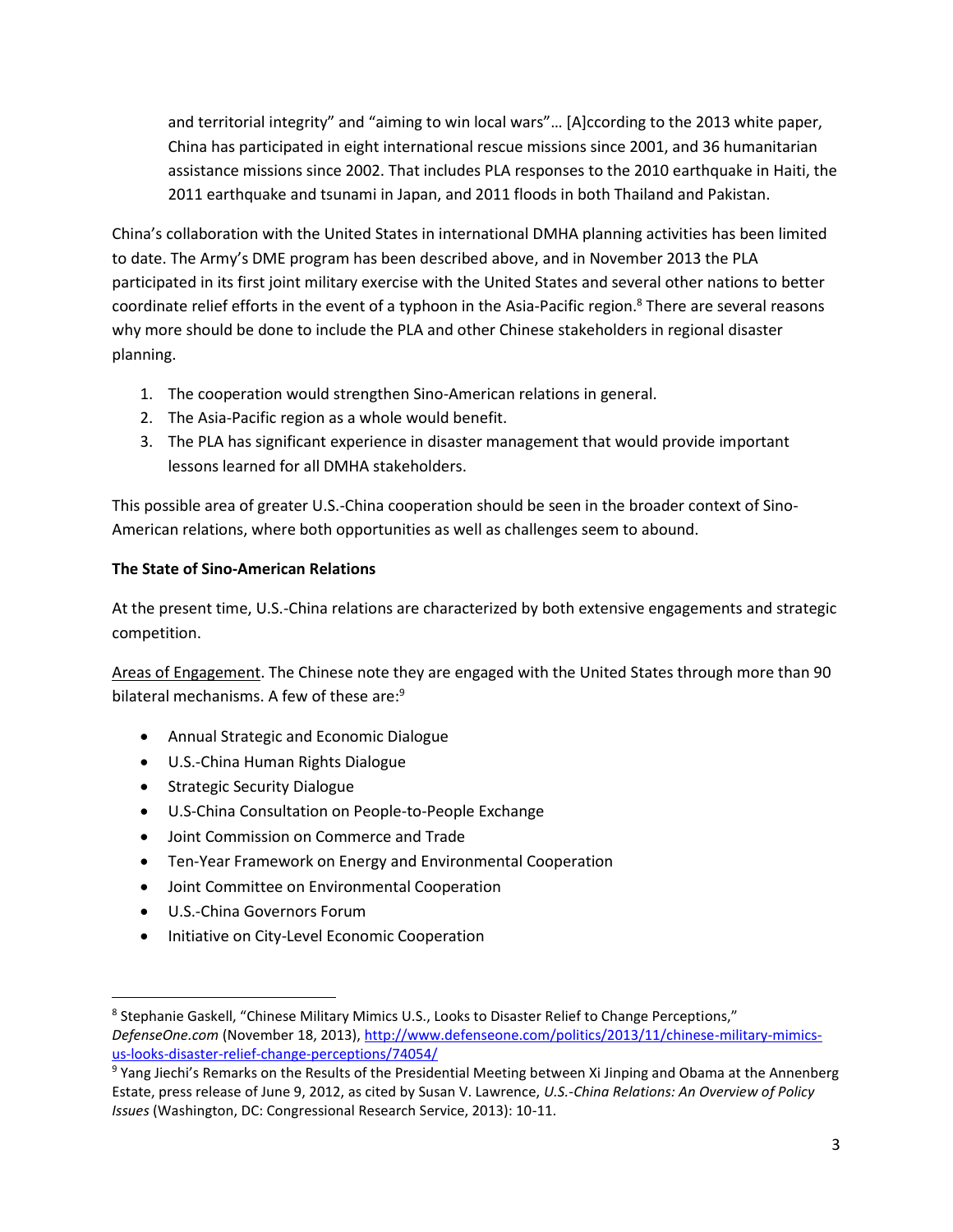Asia-Pacific Partnership on Clean Development and Climate (through April 2011, when the AAP formally concluded)

One scholar described the goal of these and other Sino-American engagements as being to "strengthen the foundation of the relationship, build strategic trust, and work in tandem (or in parallel) on global issues of mutual concern."<sup>10</sup>

Through these engagements, both the United States and China demonstrate they do not wish their strategic competition to deteriorate into confrontation. Nonetheless, the areas of competition between the two countries are serious and pose major challenges to their relationship. A few of these areas of competition are noted below.

Competing Views of International System. President Xi Jinping's "New Type of Great Power Relations" and President Barack Obama's *National Security Strategy* are based on quite different ideas of how the international system should be managed.

As described by President Xi in July 2012, the international system should be governed by certain principles:<sup>11</sup>

- No conflict or confrontation
- Emphasis on dialogue and objectively considering each other's strategic intentions
- Mutual respect for each other's core interests and major concerns
- Mutually beneficial cooperation, including abandonment of a zero-sum game mentality and advancing areas of mutual interest

President Xi's approach is designed to support China's foremost interest in peaceful national development.<sup>12</sup> The approach assumes the world is moving toward greater integration and that the historic pattern of great power – emerging power confrontation can be avoided. At the same time, China seeks to level the playing field between Beijing and Washington. By insisting that the United States recognize and respect China's "core interests," Beijing pushes forward its agenda on territorial claims, including contested areas in the South China Sea and East China Sea.

China may wish to level the playing field, but President Barack Obama's 2015 *National Security Strategy* is characterized by a determination that the United States should continue to lead the international system and to play a predominant role in Asian-Pacific affairs.<sup>13</sup> The President wrote in his introduction to the document:

<sup>11</sup> Cheng Li and Lucy Xu, "Chinese Enthusiasm and American Cynicism Over the 'New Type of Great Power Relations'" (Washington, DC: *Brookings Opinion*, December 4, 2014). Also, Christopher K. Johnson, et al., *Decoding China's Emerging "Great Power" Strategy in Asia* (Washington, DC: Center for Strategic and International Studies, 2014), especially Chapter 4 "Toward a New Foreign Policy Paradigm."

 $\overline{\phantom{a}}$ <sup>10</sup> David Shambaugh, "China, U.S. Should Make New Ties" (Washington, DC: *Brookings Opinion*, January 7, 2015).

<sup>12</sup> "China's Peaceful Development," *Xinhuanet.com* (September 6, 2011).

<sup>13</sup> White House, *National Security Strategy* (2015). Quotes taken from the President's introduction and pages 24 and 29.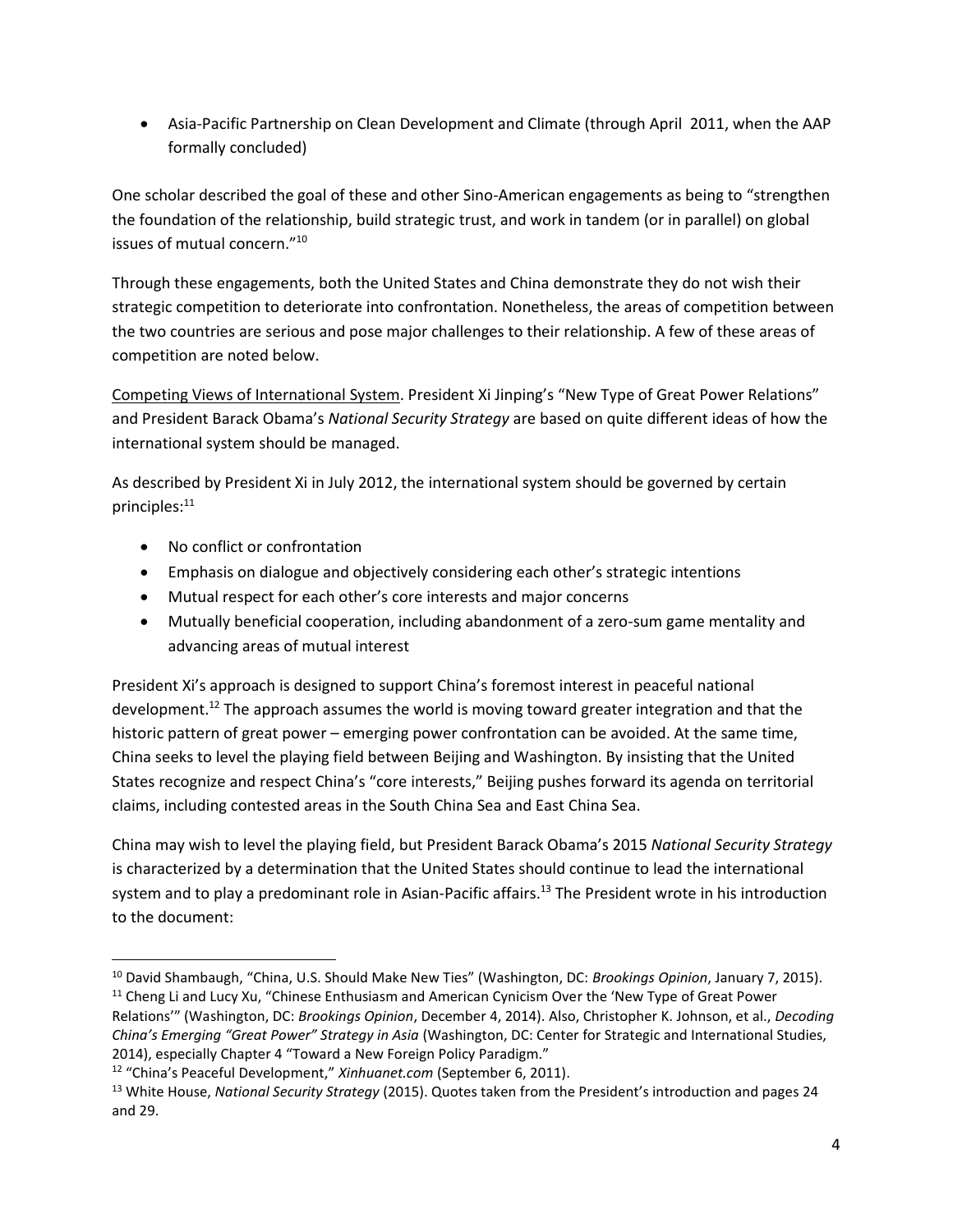Any successful strategy to ensure the safety of the American people and advance our national security interests must begin with an undeniable truth—America must lead. Strong and sustained American leadership is essential to a rules-based international order that promotes global security and prosperity as well as the dignity and human rights of all peoples. The question is never whether America should lead, but how we lead.

#### Specifically as it relates to China, the *Strategy* said:

The United States welcomes the rise of a stable, peaceful, and prosperous China. We seek to develop a constructive relationship with China that delivers benefits for our two peoples and promotes security and prosperity in Asia and around the world. We seek cooperation on shared regional and global challenges such as climate change, public health, economic growth, and the denuclearization of the Korean Peninsula. While there will be competition, we reject the inevitability of confrontation. At the same time, we will manage competition from a position of strength while insisting that China uphold international rules and norms on issues ranging from maritime security to trade and human rights. We will closely monitor China's military modernization and expanding presence in Asia, while seeking ways to reduce the risk of misunderstanding or miscalculation. On cybersecurity, we will take necessary actions to protect our businesses and defend our networks against cyber-theft of trade secrets for commercial gain whether by private actors or the Chinese government.

And to emphasize the point, the Strategy concluded:

We will deter and defeat any adversary that threatens our national security and that of our allies. We confidently welcome the peaceful rise of other countries as partners to share the burdens for maintaining a more peaceful and prosperous world. We will continue to collaborate with established and emerging powers to promote our shared security and defend our common humanity, even as we compete with them in economic and other realms. We will uphold and refresh the international rules and norms that set the parameters for such collaboration and competition. We will do all of this and more with confidence that the international system whose creation we led in the aftermath of World War II will continue to serve America and the world well.

When Chinese and American approaches to the international system are compared, it seems clear that Beijing wishes to see a less predominant role for the United States in the Asia Pacific, while Washington wants to reinforce its leadership in the region. At the same time, the United States extends (what it hopes to be perceived as) a welcoming hand to China as an emerging major power that can have an important role – as long as it plays by the rules of the U.S.-led international system.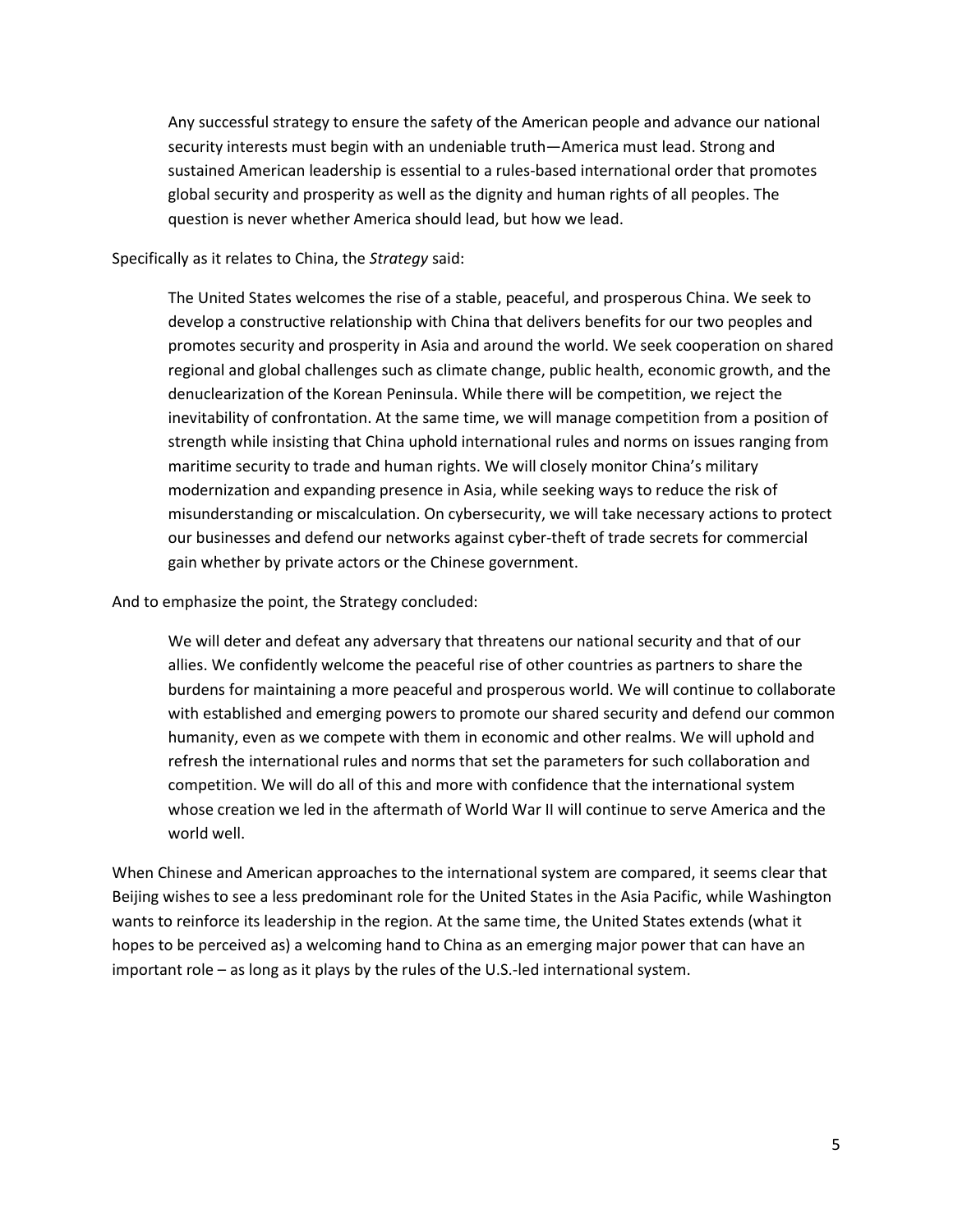Competing Spheres of Influence. The competition between China and the United States over preferences for an international order is greatly intensified in the Asia-Pacific region, where there are overlapping spheres of influence. As one scholar put it:<sup>14</sup>

[I]t is in the maritime Asia-Pacific region that the clash of U.S. and Chinese designs is most serious. A Chinese sphere of influence here would require the eviction of American strategic leadership, including U.S. military bases and alliances in Japan and South Korea, U.S. "regional policeman" duties, and most of the security cooperation between America and friends in the region that now occurs. Washington is not ready to give up this role, seeing a strong presence in the western Pacific rim and the ability to shape regional affairs as crucial to American security.

A basic problem, then, is that Beijing wants a sphere of influence, while Washington is not willing to accede it. Unfortunately, therefore, U.S.-China relations are not poised for a breakthrough that could be achieved with a few concessions. American abandonment of Taiwan will not solve this basic dispute over influence in the region. Nor will it go away if Americans stop complaining about human rights abuses in China or the Chinese government's involvement in organizing cyber attacks against U.S. corporate and government computer systems. The booming bilateral trade relationship and other ties create reasons to avoid war, but these have not solved the security problems that can independently drag the two countries into conflict.

Another analyst well summarized the issue: "In the view of China's strategic planners, control of the Yellow Sea, the East China Sea and the South China Sea has become critical to China's defense and security….What makes the maritime domain ever more vital to China is the fact that most of its foreign trade and energy imports are shipped through the East China Sea, the South China Sea, and the Malacca Strait." At the same time, however, "the East China Sea, the South China Sea, and the Malacca Strait are the lifeline of Asia….The seas surrounding China's coasts have become critical to the country's growth and defense. And the dominant power in maritime Asia, the United States, is unlikely to accept a subordinate status in a Chinese-led regional order."<sup>15</sup>

Competing Military Postures in East Asia. As noted by the U.S. Department of Defense in its 2014 *Annual Report to Congress*, China "continues to pursue a long-term comprehensive military modernization program designed to improve the capacity of its armed forces to fight and win short-duration, highintensity regional contingencies," such as conflict in the Taiwan Strait. However, "as China's interests, capabilities, and international influence have grown, its military modernization program has also become increasingly focused on military investments for a range of missions beyond China's coast," including the South China Sea and the East China Sea.<sup>16</sup>

Of particular concern to the United States are China's efforts to build "a modern and regionally powerful Navy with a modest but growing capability for conducting operations beyond China's near-seas region."

 $\overline{a}$ 

<sup>14</sup> Denny Roy, "U.S.-China Relations and the Western Pacific," *The Diplomat* (January 16, 2014).

<sup>15</sup> Alexander L. Vuving, "U.S. Maritime Dominance in Danger," *The Diplomat* (April 14, 2012).

<sup>16</sup> U.S. Department of Defense, Office of the Secretary of Defense, *Annual Report to Congress: Military and Security Developments Involving the People's Republic of China 2014* (Washington, DC: Department of Defense, 2014): i.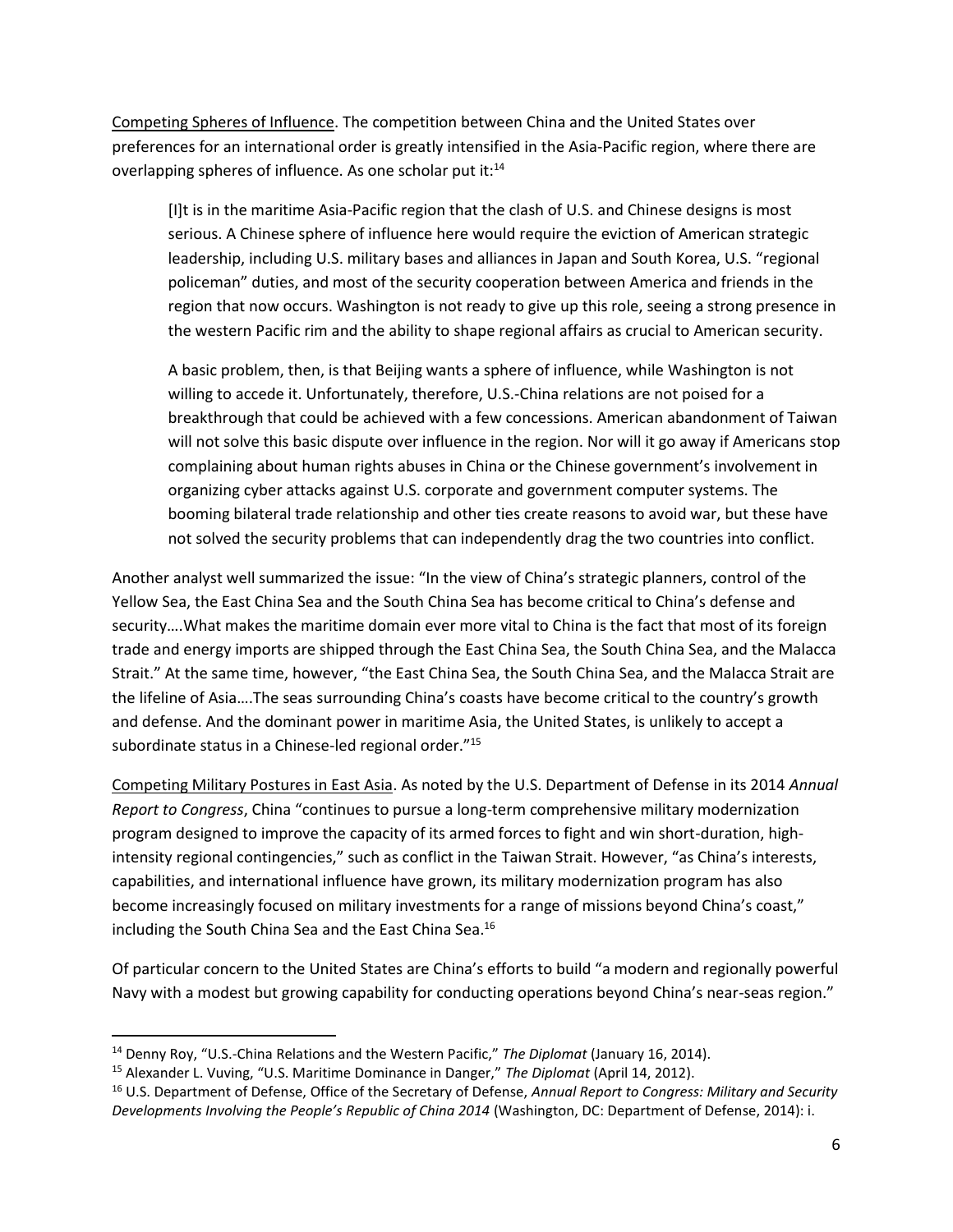This modernization effort includes acquiring anti-ship ballistic missiles, anti-ship cruise missiles, submarines, surface ships, aircraft, and support command and control/communications/computers/ intelligence/surveillance/reconnaissance systems.<sup>17</sup>

To counter the growing power and assertiveness of China, the Obama Administration has turned greater attention to Asia through what was originally referred to as an "Asian pivot" or "back to Asia" strategy but more recently is called "re-balancing." The latter is described as rebalancing U.S. military assets from other regions to Asia, as well as rebalancing assets within the Asia-Pacific region by reducing the concentration of forces in Northeast Asia and more widely distributing these forces through the entire region. 18

The military problem for the United States is overcoming access denial: having the ability to fight its way into and perform its mission inside of areas where China can mass enough precision firepower to cause great harm to American task forces.<sup>19</sup> The prospects of unacceptable costs to the U.S. military through precision Chinese strikes could be viewed as a possible deterrent to American intervention in East and Southeast Asia and – should armed confrontation occur – as an incentive for Washington to disengage quickly before losses become too costly. Beijing, of course, has its own reasons for wanting to avoid a military conflict with the United States, because the cost to China could be enormously high and perhaps set in motion domestic issues destabilizing to its political system.

Other Examples of Sino-American Competition. There are many other areas of competition between the United States and China. Some of these are:<sup>20</sup>

- Competing trade regimes. The U.S. sponsored Trans-Pacific Partnership Agreement does not include China, and the Chinese sponsored Free Trade Area of the Asia-Pacific does not include the United States.
- Competing funding sources for Asia-Pacific economic development. The Asia Development Bank and World Bank, and China's recently proposed Asian Infrastructure Investment Bank come to mind here.
- Competing approaches to conflict resolution. In the context of territorial disputes around China's periphery, the United States favors multilateral forums while China prefers bilateral negotiations.

 $\overline{\phantom{a}}$ <sup>17</sup> Ronald O'Rourke, *China Naval Modernization: Implications for U.S. Navy Capabilities* (Washington, DC: Library of Congress, 2014): Summary page. For PLA weaknesses, see Dennis J. Blasko, "Ten Reasons Why China Will Have Trouble Fighting a Modern War," *War on the Rocks blog* (February 18, 2015), [http://warontherocks.com/2015/02/ten-reasons-why-china-will-have-trouble-fighting-a-modern-war/.](http://warontherocks.com/2015/02/ten-reasons-why-china-will-have-trouble-fighting-a-modern-war/)

<sup>18</sup> Richard Weitz, "Pivot Out, Rebalance In," *The Diplomat* (May 3, 2012).

<sup>19</sup> James R. Holmes, "U.S. Confronts an Anti-Access World," *The Diplomat* (March 9, 2012).

<sup>&</sup>lt;sup>20</sup> For the examples, see Office of the United States Trade Representative, "Overview of the Trans Pacific Partnership" and "Outlines of TPP," <https://ustr.gov/tpp>; Simon Denyer, "China takes a jab at U.S. as Europeans back Asian bank," *Washington Post* (March 19, 2015): A14; Zheng Wang, "China's Alternative Diplomacy," *The Diplomat* (January 20, 2015); Swati Arun, "The Return of Realpolitik," *The Diplomat* (January 27, 2015); and John Lewis, "Hidden Arena: Cyber Competition and Conflict in Indo-Pacific Asia," Remarks prepared for the Lowy Institute MacArthur Asia Security Project (n.d.)[, http://csis.org/files/publication/130307\\_cyber\\_Lowy.pdf.](http://csis.org/files/publication/130307_cyber_Lowy.pdf)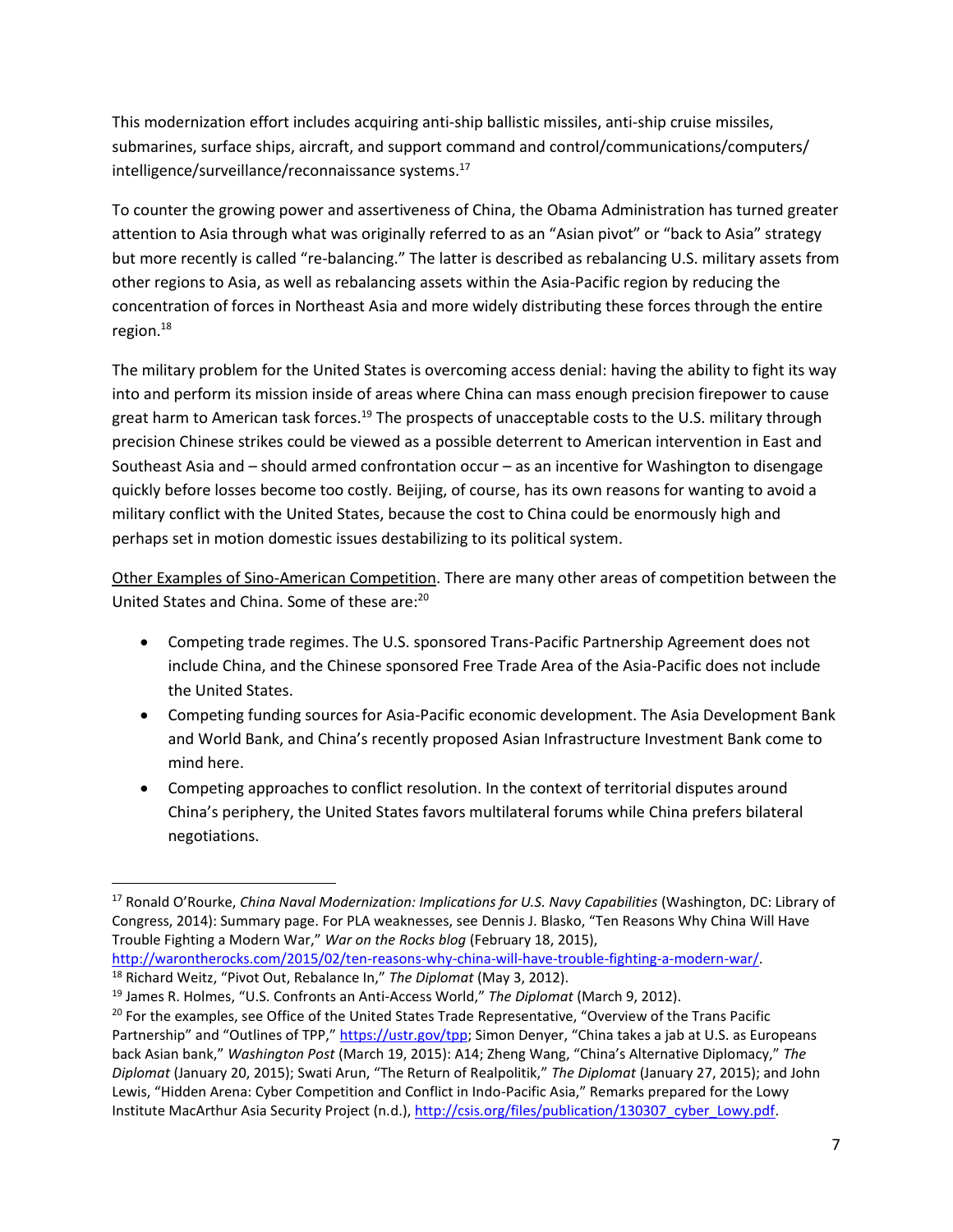- Diplomatic competition. Washington and Beijing are intensifying efforts to court regional nations to gain advantage in the power game.
- Cyber competition. The United States and China are racing to develop the capacity to overwhelm the other's cyber defenses.

If areas of engagement are compared to areas of competition, it seems self-evident that China and the United States have a fundamental interest in finding opportunities to broaden the positive aspects of their relationship. One possible opportunity might be enhanced USPACOM – PLA cooperation in planning regional response to a mega-disaster impacting many countries bordering the North Pacific.

# **Planning for Black Swan Events**

 $\overline{a}$ 

Most disaster scenarios considered by emergency planners are confined to national or local events. For the United States, the Federal Emergency Management Agency (FEMA) has identified several planning scenarios based on bombings using improvised explosive devices, nuclear devices, and radiological dispersal devices; biological attacks using pathogens such as aerosol anthrax or plague, or using food contamination or foreign animal disease; chemical attacks using such things as blister agent, toxic industrial chemicals, nerve agent, or chlorine tank explosion; cyber attack; and natural disasters involving major earthquakes, hurricanes, and biological disease outbreak such as pandemic influenza.<sup>21</sup>

Because such events generally are not international in scale, they are not likely to become drivers of U.S.-China cooperation. Truly international events include possible geomagnetic disturbances causing widespread interruption of electrical systems<sup>22</sup> or cascading effects from superstorms disrupting the global supply chain or critical infrastructure in many countries.<sup>23</sup> Other high-intensity, low-frequency events might include a large meteorite impacting the North Pacific, the eruption of a super volcano such as Yellowstone or the Toba caldera in North Sumatra, or the close occurrence of great earthquakes and volcanic eruptions along the tectonic plates underneath and bordering the Pacific and Indian Oceans.

We tend to dismiss the likelihood of these large scale events, but scientists constantly remind us that these things have happened before and will happen again. And when they do occur – often with little warning – the result is widespread devastation and long-lasting consequences. They are sometimes referred to as "black swan" events.<sup>24</sup> There are even statistical methods for measuring the probability of such rare occurrences.<sup>25</sup>

<sup>&</sup>lt;sup>21</sup> U.S. Department of Homeland Security, Federal Emergency Management Agency, "National Planning Scenarios," [https://www.hsdl.org/?view&did=683091.](https://www.hsdl.org/?view&did=683091)

<sup>22</sup> National Infrastructure Advisory Council, *A Framework for Establishing Critical Infrastructure Resilience Goals* (October 19, 2010): 30. This NIAC study also highlighted the importance in exercises of stressing to the breaking point existing plans and procedures. Being faced with unanticipated levels of crisis, planners tend to identify areas where they can improve system resilience, thereby strengthening their overall preparedness, as well as response and recovery and continuity of operations programs. See page 19 of the report for an explanation.

<sup>23</sup> National Infrastructure Advisory Council, *Strengthening Regional Resilience* (November 21, 2013): 68.

<sup>24</sup> Nassim Nicholas Taleb, "The Black Swan: The Impact of the Highly Improbable," *New York Times* (April 22, 2007). <sup>25</sup> John D. Steinbruner, Paul C. Stern, and Jo L. Husbands, *Climate and Social Stress: Implications for Security Analysis* (Washington, DC: National Academies Press, 2013), especially Appendix D.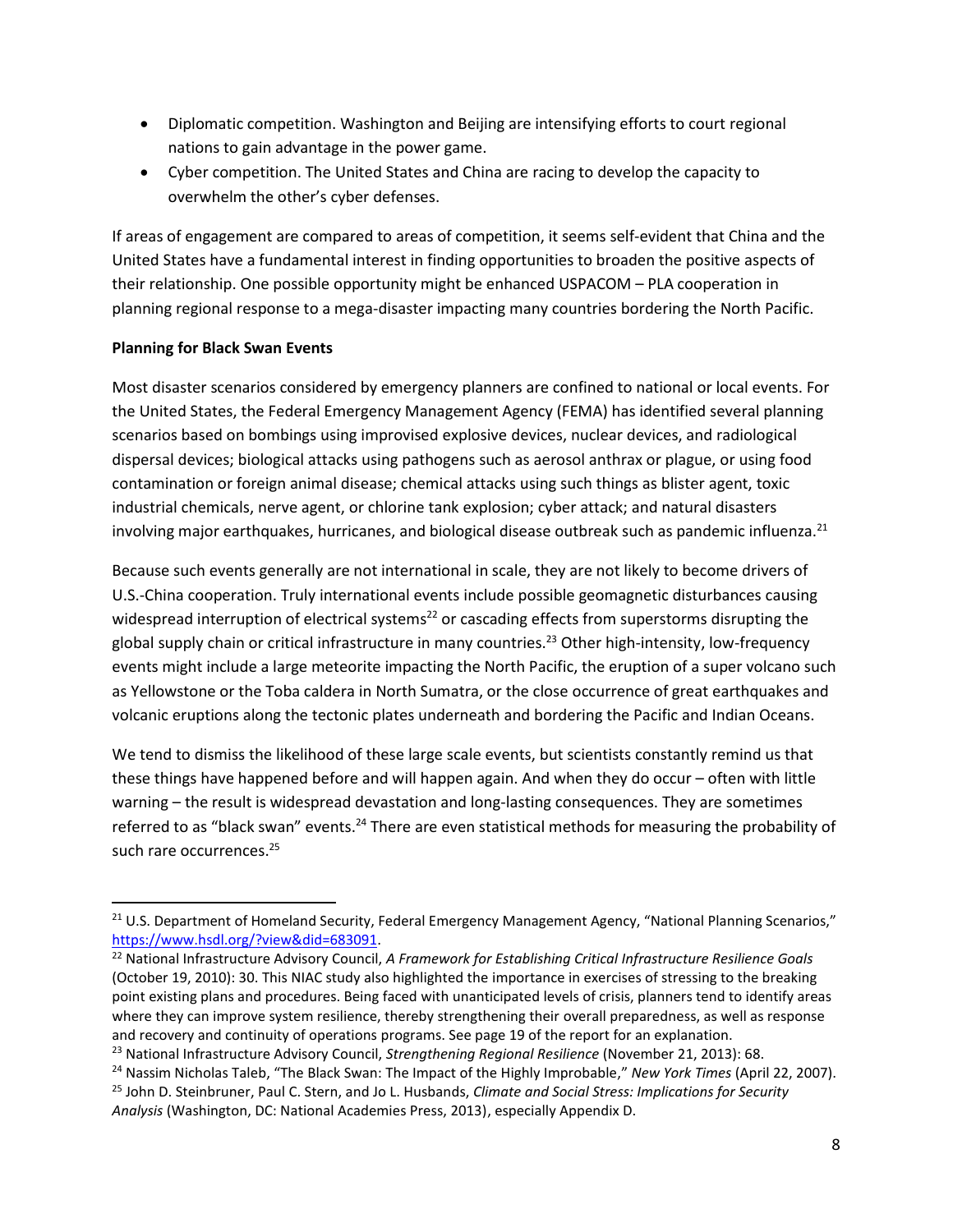Certainly, if a mega-disaster were to occur in the Asia-Pacific region, the United States and China – along with other able countries – would cooperate in response and recovery operations. For the purpose of this article, however, we should also consider the possibility of Sino-American planning **before such hypothetical events**. Planning for high-intensity, low-frequency disasters would require the United States and China to cooperate on an unparalleled scale for the common good of the entire region. The required cooperation would reinforce the idea of community in the Asia Pacific and possibly add momentum to other areas of collaboration as well. The mechanism for large-scale planning is important, and few instruments are better suited than partnerships.

# **Partnerships**

Partnerships are a useful paradigm for situations where two or more parties have fundamental differences yet also certain common interests. Many kinds of partnerships exist within the public and private sectors, and they are widely used when more formal arrangements do not seem feasible or appropriate. The flexibility of partnerships, and the relative ease of creating and dissolving them, including joining and withdrawing at will, are advantageous to stakeholders in some instances.<sup>26</sup>

Sino-American partnerships can be challenging due to a lack of trust, transparency, and compliance with legal requirements.<sup>27</sup> Nonetheless, successful Sino-American partnerships to pursue agendas regional in scope could be successful given certain conditions: the right circumstances, leadership, intentions, mechanisms, areas of engagement, and political support. Most of these necessary conditions exist:

- Circumstances: Sino-American relations are in need of positive engagement, and concerns over climate change and extreme weather events are shared widely across the Pacific.
- **Eadership: USPACOM and the PLA have the capacity to lead such a large-scale partnership.**
- **Intentions:** Both China and the United States are willing to cooperate whenever possible and when it is in their mutual interests.
- Mechanisms: The 8th Theater Sustainment Command, U.S. Army Pacific, annual Disaster Management Exchange with the PLA, and the broad partnerships of the Center for Excellence in Disaster Management and Humanitarian Assistance provide existing mechanisms for enhanced USPACOM – PLA exchanges.
- Areas of Engagement: Planning for high-intensity, low-frequency disasters impacting several Asia-Pacific countries almost simultaneously would require much closer U.S.-China cooperation, along with participation from other regional nations.

 $\overline{\phantom{a}}$ <sup>26</sup> See, for example, Catherine Dale, *In Brief: Clarifying the Concept of 'Partnership' in National Security* (Washington, DC: Congressional Research Service Report, 2012).

<sup>&</sup>lt;sup>27</sup> Descriptions of what make or break a partnership abound in the literature. Examples include: Community Partnerships Interagency Policy Committee, "Building Partnerships: A Best Practices Guide" (Washington, DC: White House, 2013); Lionel Dupré, Nicole Falessi, and Dimitra Liveri, eds., *Cooperative Models for Effective Public Private Partnerships Good Practice Guide* (Heraklion, Greece: European Network and Information Security Agency, European Union, 2011); United Nations Partnership Frameworks (UNPAF) with several countries, including Thailand (*United Nations Partnership Framework – Thailand 2012-2016: Resilience, Creativity and Equity*, 2011); and the World Bank's Country Partnership Framework.